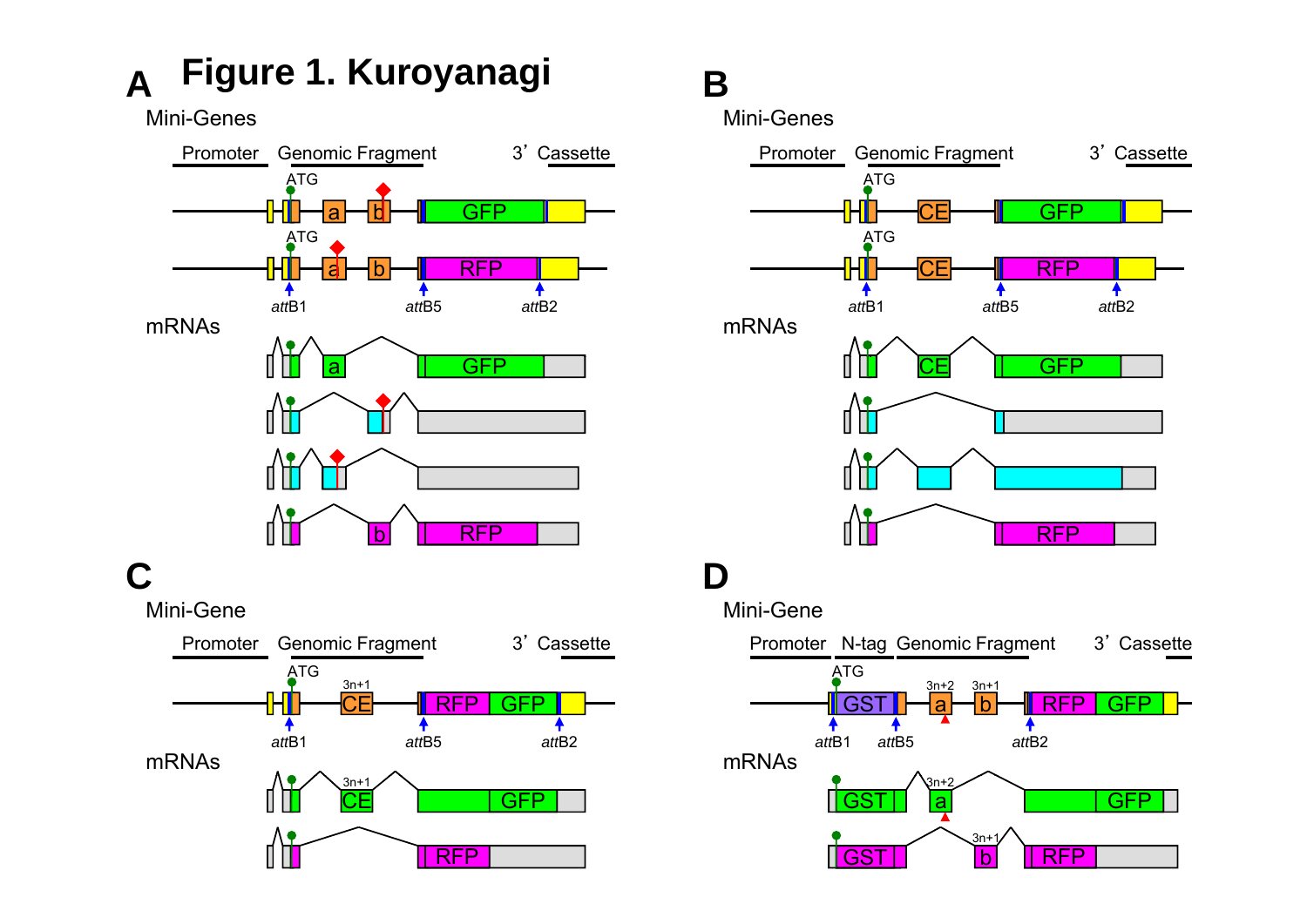## **Figure 2. Kuroyanagi**